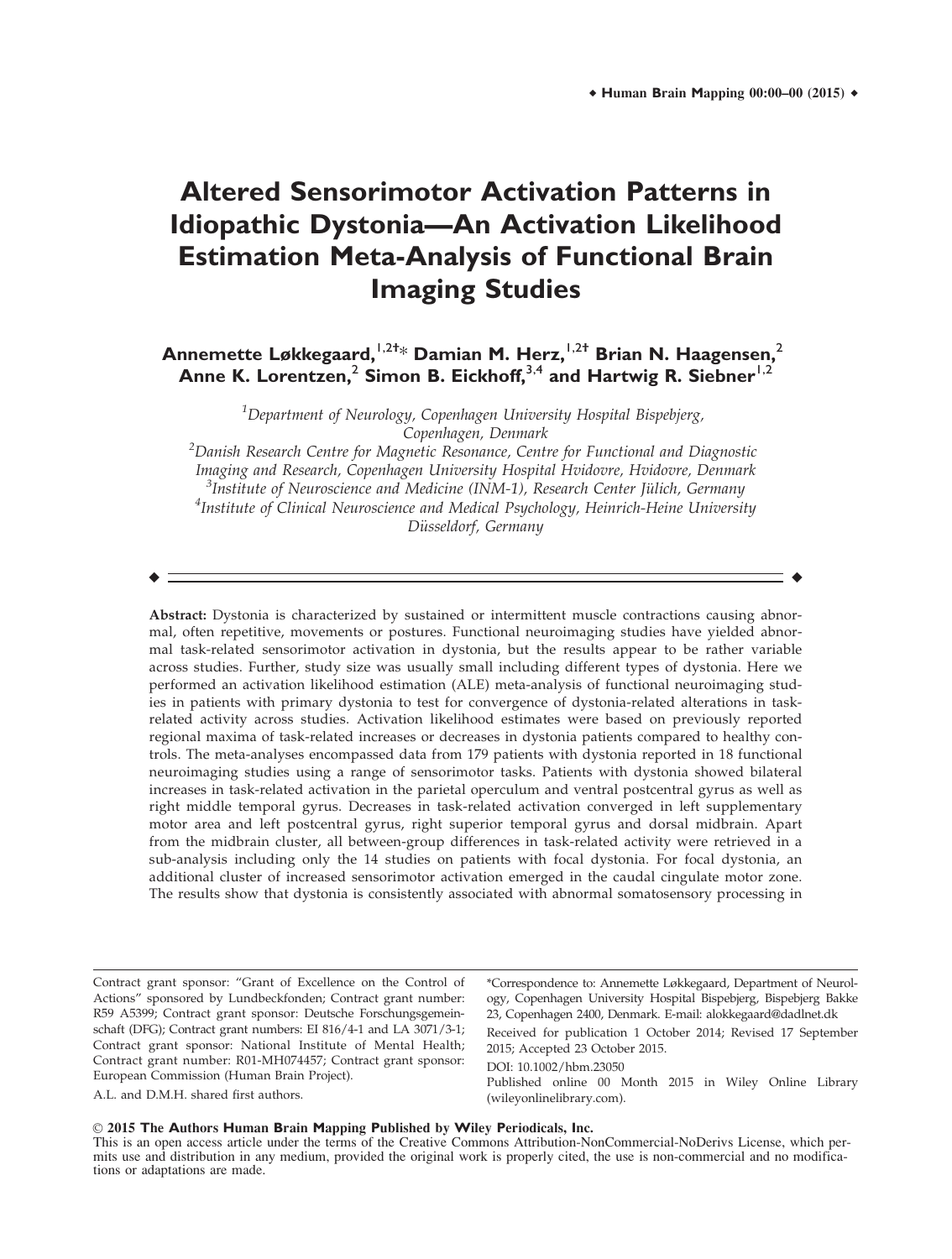the primary and secondary somatosensory cortex along with abnormal sensorimotor activation of mesial premotor and right lateral temporal cortex. Hum Brain Mapp 00:000-000, 2015. © 2015 The **A**uthors **H**uman **B**rain **M**apping **P**ublished by **W**iley **P**eriodicals, **I**nc.

Key words: primary dystonia; functional magnetic resonance imaging; positron emission tomography; meta analyses; sensorimotor

r r

# **INTRODUCTION**

Dystonia is a movement disorder characterized by "sustained or intermittent muscle contractions causing abnormal, often repetitive, movements, postures, or both" [Albanese et al., 2013]. Primary dystonia has many faces presenting a wide spectrum of clinical manifestations ranging from focal dystonia affecting a group of muscles in a single body part, to generalized dystonia involving the whole body. Dystonia may be continuously present, manifest itself intermittently, or be restricted to a specific task [Phukan et al., 2011]. The pathophysiology underlying dystonia still remains unclear [Neychev et al., 2011]. An increasing number of molecular causes have been revealed, but a shared genetic etiology may result in a wide spectrum of clinical manifestations. For instance, the genetic form of primary torsion dystonia, called DYT1 dystonia may present as severe generalized dystonia, but also as focal or segmental dystonia [Bressman et al., 1989]. Despite of the variety of causes and clinical presentations of dystonia, shared clinical features suggest common mechanisms of pathogenesis. In terms of pathophysiology, deficient inhibition, sensory dysfunction, and aberrant sensorimotor plasticity are key abnormalities, which are shared by different clinical phenotypes [Defazio et al., 2007; Quartarone et al., 2006; Sohn and Hallett 2004].

Functional neuroimaging has been used in a series of studies to identify alterations in task-related activation of the sensorimotor network, mainly in patients with focal forms of primary dystonia. These studies have yielded abnormal activation patterns in the sensorimotor network, but findings have been heterogeneous. This may be attributed to the fact that the task employed to map sensorimotor activation varied across studies. Most studies included only a relatively small number of patients and focused on different types of dystonia. Therefore, it remains unclear whether primary dystonia is associated with task-related alterations in sensorimotor networks that are consistent across tasks and sub-types of dystonia.

To address this question, we applied activation likelihood estimation (ALE) meta-analyses of published functional

Abbreviations

| ALE | Activation likelihood estimation |  |
|-----|----------------------------------|--|
|     |                                  |  |

- FEW Family-wise error
- MA Modeled activation<br>PET Positron emission t
- Positron emission tomography
- SMA Supplementary motor area
- VCA Vertical commissure anterior

neuroimaging studies in patients with primary dystonia [Eickhoff et al., 2012]. This approach allowed us to test for convergence of disease-related alterations in neural activity reported in previous studies. We deliberately chose to investigate changes associated with primary dystonia irrespective of the subtypes (i.e., focal, generalized etc.) or the type of sensorimotor task, because we aimed to identify general mechanisms and common pathways involved in the pathophysiology of primary dystonia.

# **METHODS**

### **Literature Search and Study Selection**

We conducted a literature search on Pubmed [\(www.](http://www.pubmed.org) [pubmed.org](http://www.pubmed.org)) with the strings: "Dystonia" OR "spasmodic dysphonia" OR "blepharospasm" OR "writer\* cramp" OR "Meige" AND "fMRI" OR "functional MRI" OR "functional magnetic resonance" OR "PET" OR "positron emission tomography" resulting in 256 results on August 1, 2013. Additionally, we searched review papers and references of retrieved articles for further studies.

We included all fMRI or  $[{}^{15}O]$ H2O positron emission tomography (PET) studies on patients with primary dystonia, which (i) compared activation patterns in dystonic patients to a matched healthy control group, (ii) applied motor, sensory or motor imagery tasks and (iii) were published in English. These studies were screened for eligibility and excluded if they (i) were review articles reporting no original data, (ii) did not compare dystonia patients and healthy controls in a whole-brain analysis (i.e., region of interest analyses, multivariate analyses or covariate analyses), (iii) included less than five patients, (iv) tested different tasks against each other rather than against baseline. We contacted the authors if stereotactic coordinates of maxima of the between-group comparison were not provided in the article. This resulted in 18 studies that were included in the meta-analyses (Table I): [Ali et al., 2006; Carbon et al., 2010; Ceballos-Baumann et al., 1995, 1997; de Vries et al., 2008; Dresel et al., 2006; Havrankova et al., 2012; Ibanez et al., 1999; Kadota et al., 2010; Lerner et al. 2004; Obermann et al., 2010; Opavsky et al., 2011, 2012; Peller et al., 2006; Playford et al., 1998; Preibisch et al., 2001; Schrag et al., 2013; Simonyan and Ludlow, 2010].

### **Activation Likelihood Estimation (ALE)**

For the meta-analyses, the revised version [Eickhoff et al., 2012] of the ALE approach for coordinate-based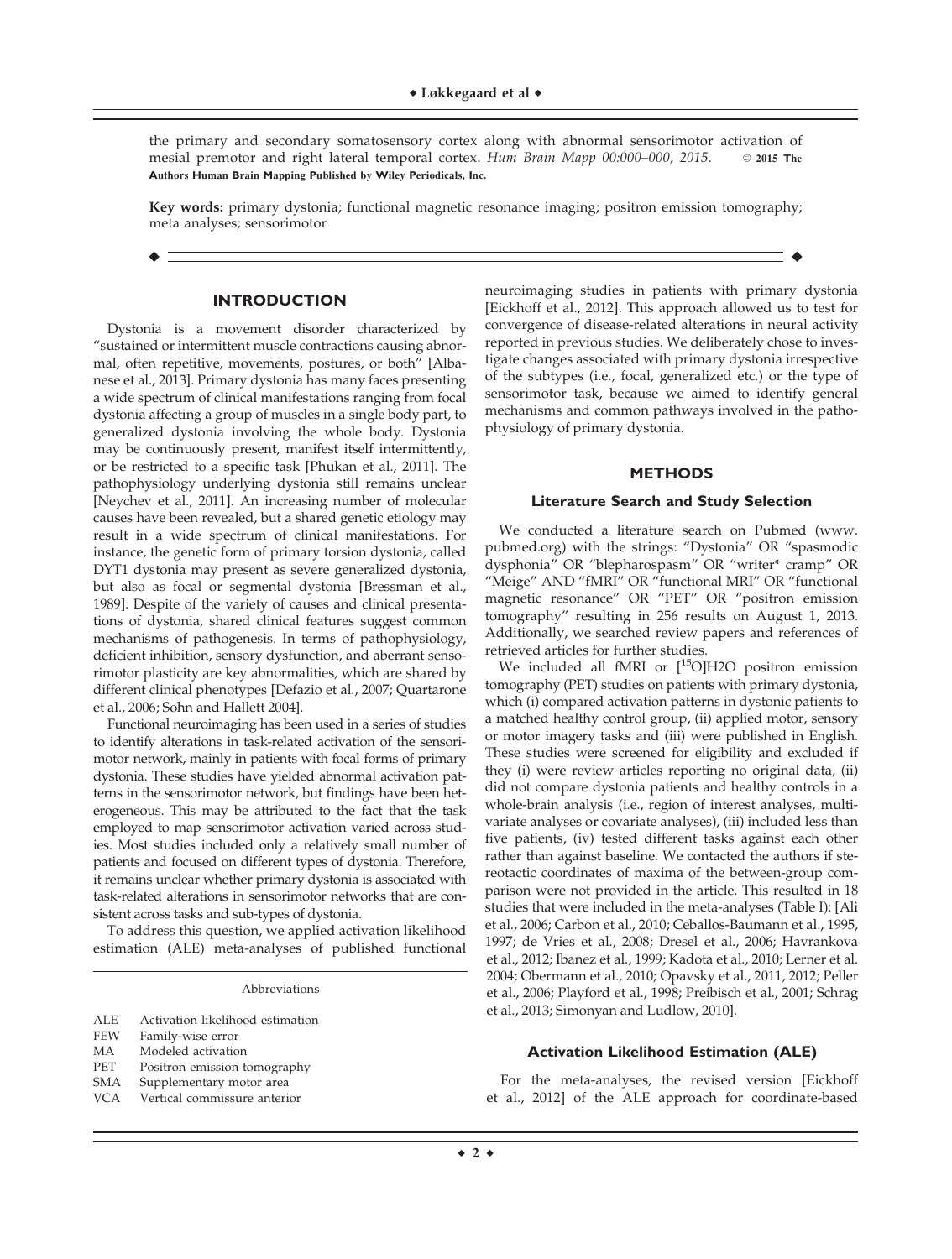|                                            |       | TABLE I. Studies included in the meta-analysis                                                                                               |             |             |           |           |                                                  |                                                     |
|--------------------------------------------|-------|----------------------------------------------------------------------------------------------------------------------------------------------|-------------|-------------|-----------|-----------|--------------------------------------------------|-----------------------------------------------------|
| Study                                      |       | $\#$ Dys<br>Modality                                                                                                                         | $\cup$<br># | Handed-ness | Age Dys   | Age C     | # Foci                                           | Contrast                                            |
| De Vries et al., 2008<br>Cervical dystonia | Task: | Imagery: Extension flexion of right hand<br>Motor: Extension flexion of right hand<br>${}^{\circ}$<br>Motor: Clenching of right hand<br>fMRI | $\circ$     | Right       | $30 - 55$ | $31 - 52$ | $\overline{12}$<br>$\overline{4}$ $\overline{1}$ | Dys <c<br>Dys<c<br>Dys<c< td=""></c<></c<br></c<br> |
| Dresel et al., 2006<br>Meige               | Task: | 13<br>Whistling<br>fMRI                                                                                                                      | 13          | Right       | 62.4      | 54.8      | 3                                                | Dys>C                                               |
| Blepharospasm                              | Task: | Whistling                                                                                                                                    |             |             |           |           | $\circ$ $\sim$<br>4                              | Dys <c<br>Dys&gt;C</c<br>                           |
| Havrankova et al., 2012<br>Writers Cramp   | Task: | g and random drawing with right hand<br>$\Box$<br>Writin<br>fMIRI                                                                            | $\Box$      | Right       | 41.5      | 44.6      | $\sigma$                                         | Dys <c<br>Dys<c< td=""></c<></c<br>                 |
| Musicians Dystonia<br>Kadota et al., 2010  | Task: | $\triangleright$<br>Tapping with both hands<br>Tapping with right hand<br><b>EXIME</b>                                                       | $\Box$      | Right       | 28.6      | 28.5      |                                                  | Dys>C<br>Dys <c< td=""></c<>                        |
| Opavsky et al., 2011<br>Cervical dystonia  | Task: | $\triangleright$<br>Ipsilateral finger opposition test<br>fMRI                                                                               | Ó           | Right       | 53.1      | 55.2      |                                                  | Dys>C                                               |
| Preibisch et al., 2001<br>Writers cramp    | Task: | 12<br>g with right hand<br>Writin<br>fMRI                                                                                                    | $\Box$      | Right       | 43.5      | 34.1      | ⇥                                                | Dys>C<br>Dys <c< td=""></c<>                        |
| Obermann et al., 2010                      |       | $1\overline{7}$<br>fMRI                                                                                                                      | $17\,$      | Right       | 61.2      | 59.6      |                                                  |                                                     |
| Opavsky et al., 2012<br>Cervical dystonia  | Task: | $\triangleright$<br>Passive flexion of left forearm<br><b>ENDIT</b>                                                                          | $\circ$     | Right       | 53.1      | 55.2      | $\circ$                                          | Dys>C                                               |
| Cervical dystonia                          | Task: | Electrical stimulation of median nerve<br>ipsilateral to head turning                                                                        |             |             |           |           | $\sim$                                           | Dys <c< td=""></c<>                                 |
| Simonyan and Ludlow, 2010<br><b>ADSD</b>   | Task: | $\Box$<br>Symptomatic voice production<br>fMRI                                                                                               | $\Box$      | Right       | 50.6      | 55.7      | 14                                               | Dys>C<br>Dys <c< td=""></c<>                        |
|                                            |       | Asymptomatic coughing                                                                                                                        |             |             |           |           | $\overline{\phantom{0}}$<br>$\mathord{\sim}$     | Dys>C<br>Dys <c< td=""></c<>                        |
|                                            |       | Asymptomatic breathing                                                                                                                       |             |             |           |           | $ \sim$ $\infty$ $\infty$                        | Dys <c<br>Dys&gt;C</c<br>                           |
|                                            |       | Asymptomatic whimper                                                                                                                         |             |             |           |           |                                                  | Dys>C<br>Dys <c< td=""></c<>                        |
| <b>ABSD</b>                                | Task: | $\Box$<br>Symptomatic voice production<br>fMRI                                                                                               | $\Box$      | Right       | 56.6      | 55.7      | 12                                               | Dys>C                                               |
|                                            |       | Asymptomatic coughing                                                                                                                        |             |             |           |           | $\sim$ $\sim$ $\sim$                             | Dys <c<br>Dys&gt;C<br/>Dys<c< td=""></c<></c<br>    |
|                                            |       | Asymptomatic breathing                                                                                                                       |             |             |           |           | $\overline{\phantom{a}}$                         | Dys>C<br>Dys <c< td=""></c<>                        |
|                                            |       | Asymptomatic whimper                                                                                                                         |             |             |           |           | $\omega$ 4 $\omega$                              | Dys>C<br>Dys <c< td=""></c<>                        |
|                                            |       |                                                                                                                                              |             |             |           |           |                                                  |                                                     |

**Changes in Sensorimotor Activation in Dystonia**  $\bullet$ 

AQ1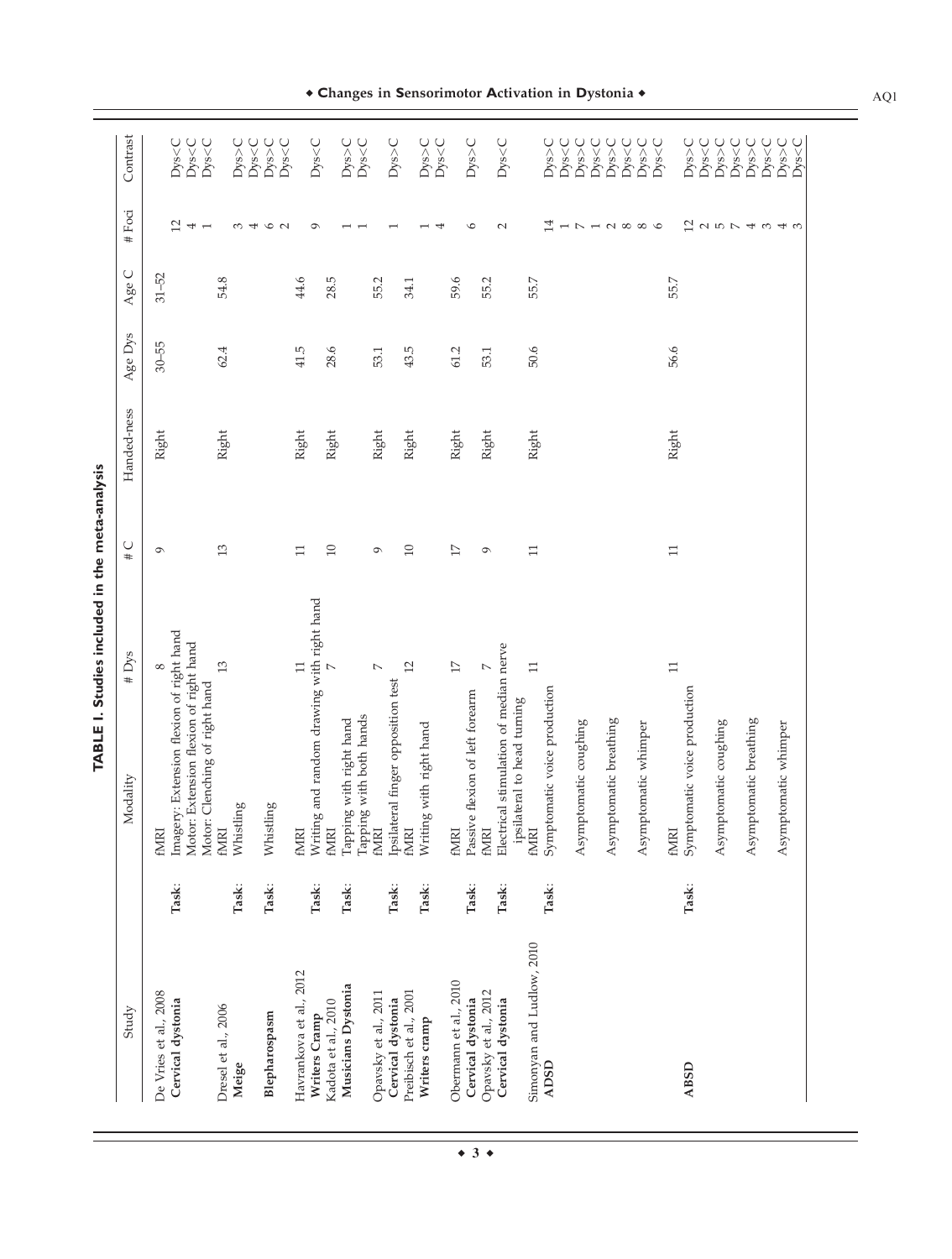| Study                                   |                | Modality                                                                   | # Dys          | $\frac{1}{2}$ | Handed-ness                    | Age Dys | AgeC | # Foci                   | Contrast                                         |
|-----------------------------------------|----------------|----------------------------------------------------------------------------|----------------|---------------|--------------------------------|---------|------|--------------------------|--------------------------------------------------|
| Peller et al., 2006<br>Writers cramp    | Task:          | Sensory discrimination task (orientation of<br><b>FMIRI</b>                | $17\,$         | 17            | Right                          | 50.6    | 49.8 | 23                       | Dys>C                                            |
| Schrag et al., 2013<br>ITD              | Task:          | gratings) with right index finger<br>Flexion of right foot<br>PET          | Б              | $\circ$       | I                              | 35.2    | 31   | 14                       | Dys>C                                            |
| Carbon et al. 2010<br>ITD               | Task:          | Motor: reaching counter-clock-wise with right hand.<br>PET                 | $\circ$        | 12            | Right                          | 46.1    | 44.7 | $\circ$<br>$\sim$        | Dys <c<br>Dys&gt;C</c<br>                        |
| Lerner et al., 2004<br>Writers cramp    | Task:          | Tapping with right hand<br>PET                                             | 10             | $\Box$        | Right                          | I       | I    |                          | Dys>C                                            |
|                                         | Task:          | g with right hand<br>Writin                                                |                |               |                                |         |      | $\sim$ $\sim$            | Dys <c<br>Dys&gt;C<br/>Dys<c< td=""></c<></c<br> |
| Ibanez et al. 1999<br>Writers cramp     | Task:<br>Task: | Sustained contraction of right hand<br>ng with right hand<br>Writin<br>PET | $\overline{ }$ | $\sim$        | Right                          | 42      | 39   | S                        | Dys <c<br>Dys<c< td=""></c<></c<br>              |
| Playford et al., 1998<br><b>ITD</b>     | Task:          | Free selection of joystick movement with right hand<br>PET                 | $\circ$        | $\circ$       | $\begin{array}{c} \end{array}$ | 33      | 32   | $\infty$                 | Dys>C                                            |
| Ceballos-Baumann<br>et al., 1997        |                | PET                                                                        | $\circ$        | $\circ$       | Right                          | 53      | 47   |                          |                                                  |
| Writers cramp                           | Task:          | ig task with right hand<br>Writin                                          |                |               |                                |         |      | $\circ$<br>$\circ$       | Dys <c<br>Dys&gt;C</c<br>                        |
| Ceballos-Baumann<br>et al., 1995        |                | PET                                                                        | $\circ$        | $\circ$       | $\mathsf I$                    | 33.3    | 39   |                          |                                                  |
| П                                       | Task:          | Free selection of joystick movement with right hand                        |                |               |                                |         |      | $\Box$<br>$\overline{5}$ | $D$ ys>C<br>Dys <c< td=""></c<>                  |
| Spasmodic dysphonia<br>Ali et al., 2006 | Task:          | Narrative speech<br>PET                                                    | Ó              | $\Box$        | Right                          | 46      | 35   |                          | Dys>C                                            |
|                                         | Task:          | Narrative whispering                                                       |                |               |                                |         |      | クアム                      | Dys <c<br>Dys &lt; C</c<br>                      |

 $\bullet$  Løkkegaard et al  $\bullet$ 

 $\bullet$  4  $\bullet$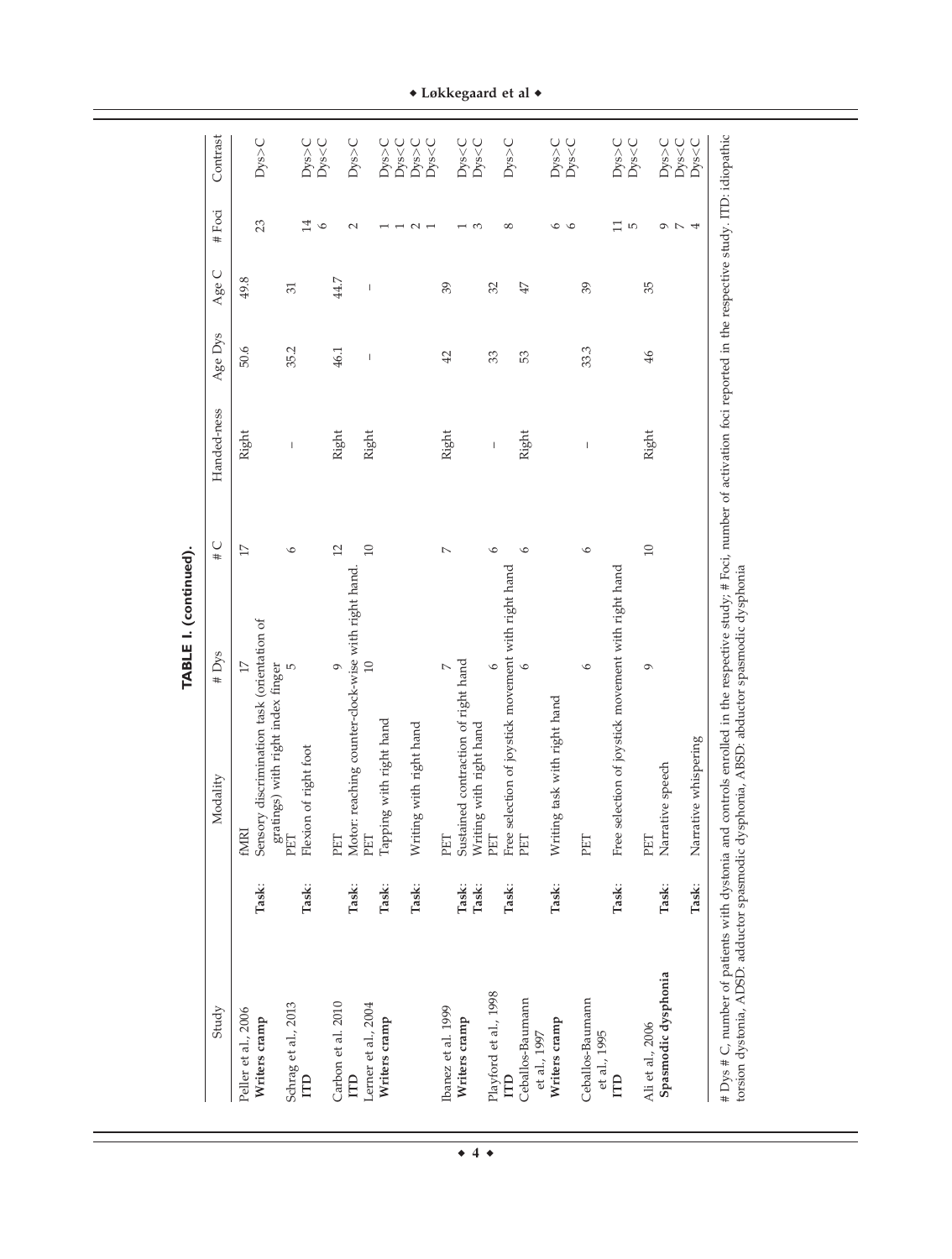meta-analyses was used [Turkeltaub et al., 2002]. ALE has been described in detail previously [Eickhoff et al., 2009, 2012; Turkeltaub et al., 2012]. ALE was applied to assess convergence of activation maxima, which were reported to be increased or decreased in dystonia patients compared to healthy controls in the different experiments. The term "experiment" refers to a contrast, e.g., "Dystonia during task  $A >$  Control during task  $A''$  in a given study. Thus, one study can comprise several experiments.

The reported maxima for activation differences between dystonia patients and healthy controls were modeled as three-dimensional Gaussian probability distributions. The size of these distributions depended on the number of patients enrolled in the respective experiment to take into account sample-size related uncertainty about the exact localization of the maxima. For each experiment a modeled activation (MA) map was computed, which contained the combined probability for activation differences between dystonia patients and healthy controls based on the reported maxima. By taking the union of all MA maps (i.e., from all experiments), ALE scores were computed at each grey matter voxel describing the convergence of results across all experiments. The significance of convergence of reported activation maxima were compared to a random distribution of activation foci. Results were thresholded at  $P < 0.05$  family-wise error (FWE) corrected at the cluster-level.

In addition to the main meta-analyses described above, we performed separate post hoc meta-analyses which only included manual motor tasks or tasks engaging face and laryngeal muscles.

Finally, to assess abnormal neural activity related to the distribution of dystonia, i.e., generalized vs. notgeneralized dystonia, we conducted additional metaanalyses only including studies, which tested patients with focal forms of dystonia ( $n = 14$ ). Note that there were not enough studies to conduct a separate analysis for generalized dystonia ( $n = 4$ ).

Anatomical assignment of the resulting activation clusters was achieved using the SPM Anatomy toolbox, which relies on previous studies that provided details about cytoarchitecture and intersubject variability of brain areas [Eickhoff et al., 2007b] for localization of significant effects.

# **RESULTS**

We included 10 fMRI and 8 [15O]H2O PET studies in the ALE meta-analyses. These studies had an average sample-size of  $9.3 \pm 3.6$  (mean  $\pm$  SD) dystonia patients and  $9.9 \pm 3.3$  control participants (Table I) and reported results from 18 experiments and 101 patients for the contrast "Dystonia > Controls" as well as 21 experiments and 105 patients for the contrasts "Dystonia < Controls". Many neuroimaging studies investigated patients with writer's cramp or other forms of focal hand dystonia, but also other forms of focal or segmental dystonia (torticollis, blepharospasms, oromandibular dystonia, and laryngeal dystonia) as well as generalized dystonia had been studied (Table I). Studies of paroxystic dystonia or dystonic tremor were not found using our search profile.

The ALE meta-analysis showed consistent increases in task-related activation in patients with dystonia relative to healthy controls. Significant convergence of activation maxima was found in the somatosensory cortex as well as the right middle temporal gyrus (Table II, Fig. 1). In the somatosensory cortex, increased activation was found almost mirrored symmetrically in both hemispheres with two distinct activation maxima in each hemisphere. One maximum was located in the rostral part of the parietal operculum and belonged to the secondary somatosensory cortex (S2), while the other maximum was located in the ventral part of the primary somatosensory area (S1), which contains the sensory presentations of the larynx and face.

The ALE meta-analysis also yielded consistent decreases in task-related activation in dystonia patients relative to healthy controls. ALE showed convergence of activation maxima in the supplementary motor area (SMA), left postcentral gyrus, right superior temporal gyrus and dorsal midbrain, extending into the thalamus and cerebellum (Table II, Fig. 1). The deactivation maxima in SMA were located in the transition zone between SMA-proper and rostral SMA, extending into the very dorsal part of the anterior cingulate cortex. The maximum in the postcentral gyrus showing decreased task-related activation in dystonic patients was located within the hand representation of S1 which was more dorsally than the maximum showing increased task-related activation (Fig. 1).

We also conducted meta-analyses separately for tasks probing face or laryngeal muscles and tasks engaging hand muscles. The analysis only considering movements of face/laryngeal muscles showed the same bilateral increase in the sensory face area in patients with dystonia as the main meta-analyses. However, the motor-related decrease in the hand area of dystonia patients was not present. Conversely, only considering manual motor tasks yielded a consistent increase in the postcentral gyrus in the hand area of dystonia patients (Fig. 2), which was not present in the main meta-analyses, while the increase in the sensory face area disappeared.

Finally, ALE based on the 14 studies on patients with focal and segmental dystonia revealed an increase in taskrelated activation in the left caudal cingulate gyrus (Fig. 3). This activation maximum did not emerge in the metaanalysis including all forms of primary dystonia and was located ventrally to the SMA cluster where dystonic patients showed a decrease in task-related activation. Further, the activity decrease in the dorsal midbrain was no longer significant, when ALE was restricted to the 14 studies on focal dystonia. All other between-group differences in task-related sensorimotor activations that were found in the meta-analyses including all forms of primary dystonia, remained significant in the meta-analyses including only patients with focal and segmental dystonia.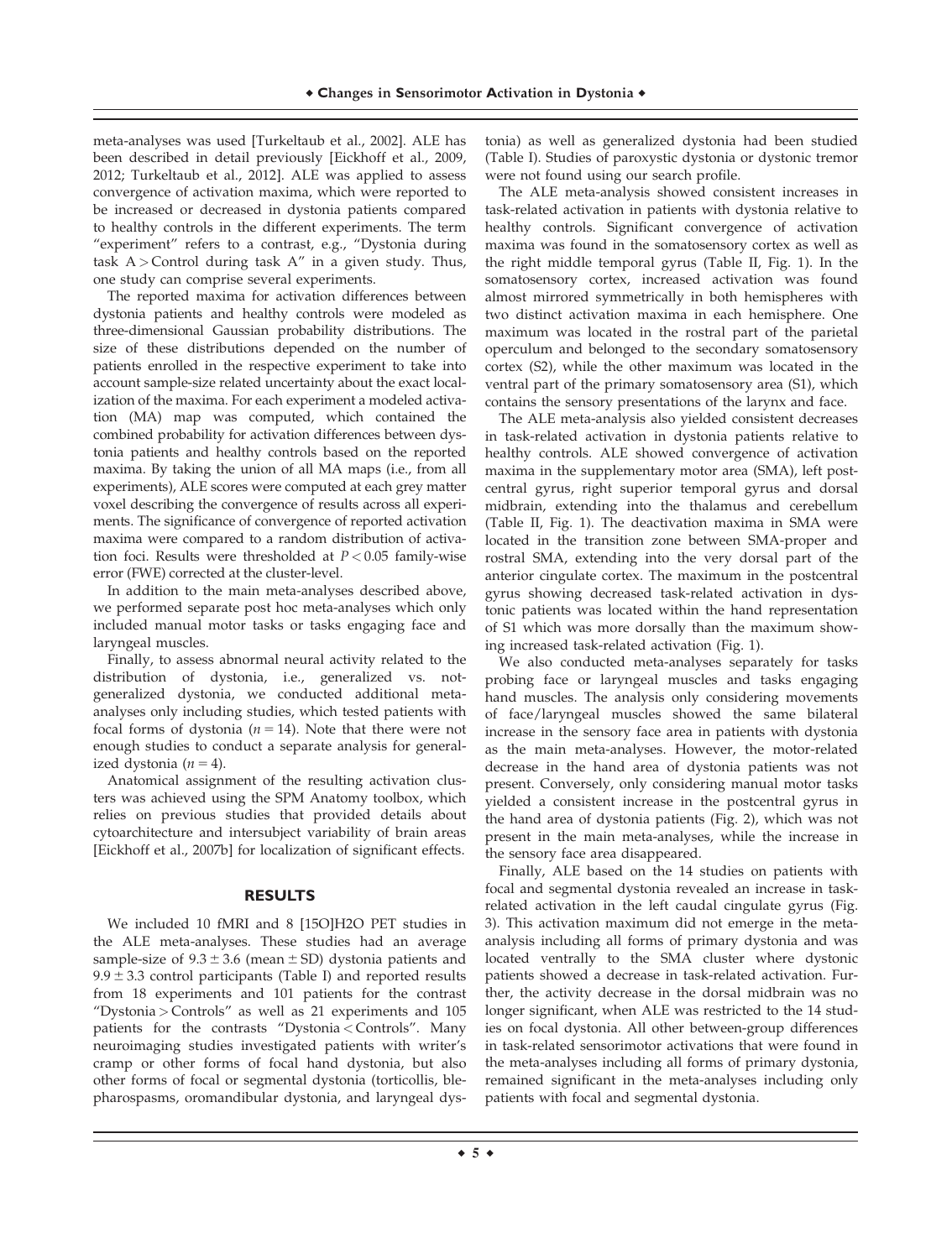|                                                                                   |       |                | MNI coordinates (mm) |                |         |
|-----------------------------------------------------------------------------------|-------|----------------|----------------------|----------------|---------|
| Neural region                                                                     | Side  | $\chi$         | Y                    | Ζ              | z-value |
| Increased activation between dystonia and controls (18 experiments, 101 patients) |       |                |                      |                |         |
| Cluster 1:                                                                        |       |                |                      |                |         |
| Maximum 1: pre-central gyrus, M1                                                  | Right | 50             | $-4$                 | 30             | 7.47    |
| Maximum 2: Inferior parietal lobule, S2                                           | Right | 60             | $-14$                | 10             | 5.72    |
| Cluster 2:                                                                        |       |                |                      |                |         |
| Maximum 1: Primary somatosensory cortex, S1                                       | Left  | $-54$          | $-2$                 | 20             | 6.38    |
| Cluster 3:                                                                        |       |                |                      |                |         |
| Maximum 1: Primary somatosensory cortex, S1                                       | Left  | $-38$          | $-16$                | 36             | 5.56    |
| Maximum 2: Inferior parietal lobule, S2                                           | Left  | $-48$          | $-8$                 | 34             | 5.20    |
| Cluster 4:                                                                        |       |                |                      |                |         |
| Maximum 1: Middle temporal gyrus                                                  | Right | 60             | $-30$                | $-4$           | 5.36    |
| Decreased activation between dystonia and controls (21 experiments, 105 patients) |       |                |                      |                |         |
| Cluster 1:                                                                        |       |                |                      |                |         |
| Maximum 1: preSMA/SMA                                                             | Left  | $-8$           | $\Omega$             | 54             | 5.48    |
| Maximum 2: preSMA/ACC                                                             | Left  | $-2$           | 12                   | 48             | 4.58    |
| Maximum 3: SMA                                                                    | Left  | $-16$          | $-8$                 | 62             | 3.24    |
| Cluster 2:                                                                        |       |                |                      |                |         |
| Maximum 1: dorsal midbrain <sup>a</sup>                                           |       | $\overline{2}$ | $-30$                | $-6$           | 4.29    |
| Maximum 2: left cerebellum                                                        | Left  | $-8$           | $-36$                | $-12$          | 3.45    |
| Maximum 3: right thalamus                                                         | Right | 4              | $-18$                | $\overline{2}$ | 3.29    |
| Maximum 4: upper cerebellar vermis                                                | Right | 6              | $-36$                | $-14$          | 3.26    |
| Cluster 3:                                                                        |       |                |                      |                |         |
| Maximum 1: Superior temporal gyrus (middle part)                                  | Right | 50             | $-6$                 | $-8$           | 4.09    |
| Cluster 4:                                                                        |       |                |                      |                |         |
| Maximum 1: Primary somatosensory cortex, S1 <sup>b</sup>                          | Left  | $-52$          | $-18$                | 46             | 5.19    |
|                                                                                   |       |                |                      |                |         |

## **TABLE II. Activation-likelihood-estimation analyses for between-group contrasts**

Clusters with convergence of activation maxima are reported at a statistical threshold of  $P < 0.05$  cluster-corrected. Separate metaanalyses were performed where studies were divided into (i) experiments with hand vs face tasks and (ii) experiments with patients with focal and segmental vs all forms of dystonia.

<sup>a</sup>This cluster disappeared when only patients with focal and segmental dystonia were included. In addition, this meta-analysis showed increased activation of the middle cingulate gyrus  $(-4/12/38, z$ -value: 5.79) in patients with focal and segmental dystonia (see Fig. 3). <sup>b</sup>This cluster did not remain significant when only considering face tasks. Only considering hand tasks showed increased activation of the left postcentral gyrus at the hand area  $(-40/-26/52, z$ -value: 4.71) in the contrast dystonia > control (see Fig. 2).

## **DISCUSSION**

ALE meta-analyses identified regional changes in taskrelated activity in primary dystonia, which clustered in three cortical regions, including the somatosensory cortex, mesial pre-motor cortex, and right lateral temporal cortex. The most prominent differences in sensorimotor activation between patients and controls emerged in the anterior and inferior part of the parietal cortex. Patients showed a bilateral pattern of increased activation in S1 and S2 with two distinct activation maxima in the ventral part of the postcentral gyrus and the anterior part of the parietal operculum.

# **Primary Somatosensory Cortex (S1)**

The postcentral region showing increased task-related activation in dystonia was located in the ventral region of S1 where the face and larynx are somatotopically represented. Conversely, a more dorsal cluster in the left postcentral gyrus, located within the hand representation of S1, showed the opposite pattern, namely a relative decrease in taskrelated activation in patients with dystonia.

We wondered whether the bilateral increase in taskrelated activation confined to the face area in S1 and the left-hemispheric reduction in activation confined to the S1 hand area were related to the differences in tasks used in experiments. This prompted us to conduct additional meta-analyses which only considered face-related experiments. This analysis showed increased activation of the sensory face area in dystonia patients, while the decrease in activation within the sensory hand area disappeared. Likewise, a meta-analysis which only included experiments involving manual motor tasks showed increased activation of the hand area in the postcentral gyrus, but no alterations in the face area. These patterns indicate that the location of altered activation in S1 has a somatotopic relation to the sensory feedback that is produced in the body part engaged in the task. The fact that most fMRI studies required patients to move the upper limb or oropharyngeal and laryngeal muscles may explain the lack of an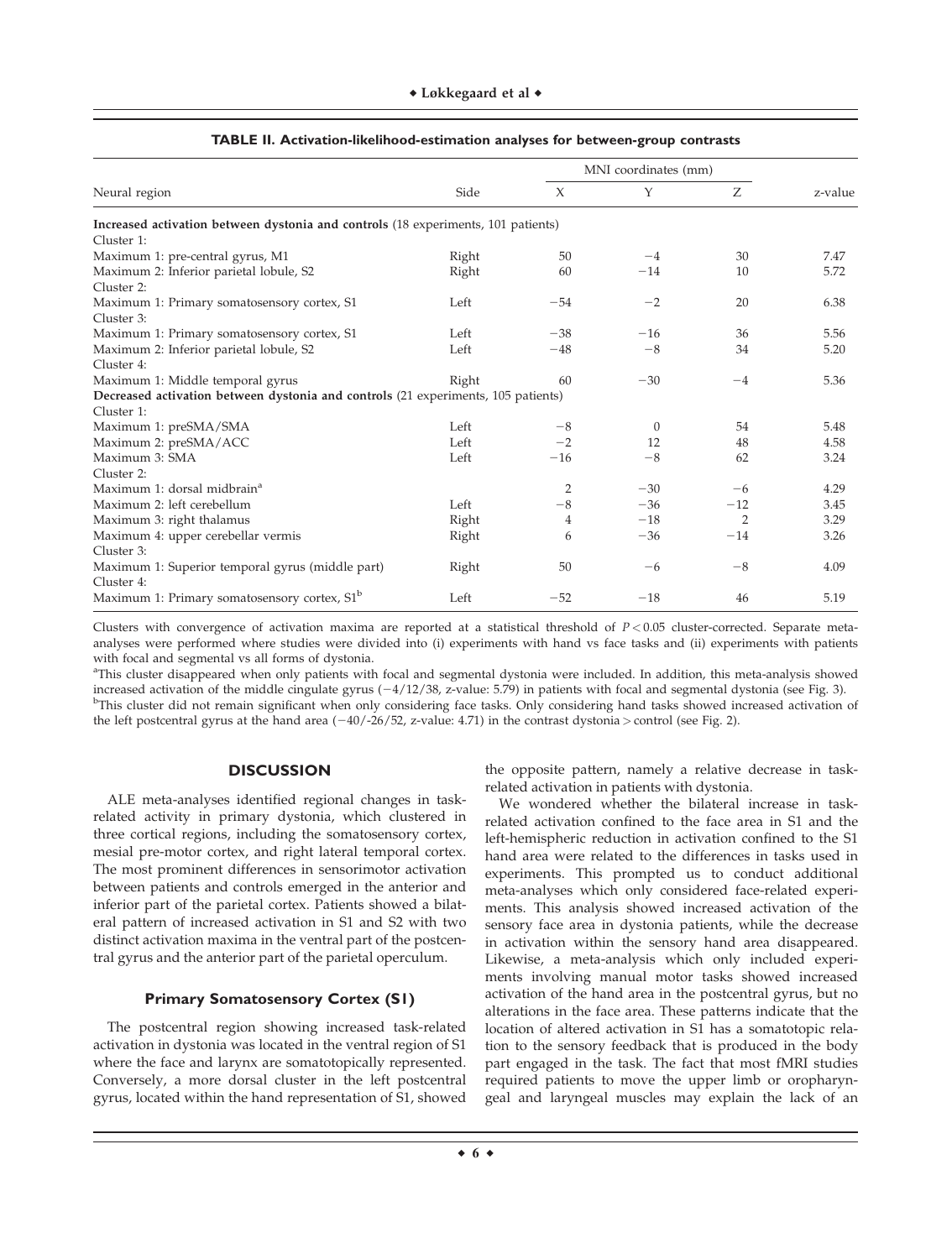

# **Figure 1.**

Convergence of activation maxima for the group comparison between patients with dystonia and healthy controls. Red clusters indicate increased activity in dystonia patients compared to healthy controls, blue clusters indicate decreased activity in dystonia patients compared to healthy controls. Results are thresholded at *P* < 0.05 FWE corrected at the cluster level. L, left; R, right.

abnormal activity pattern in the leg representation of S1. This negative finding should therefore not be taken as evidence that sensory processing in the leg area is normal in dystonia.

The abnormal activation of S1 during sensorimotor tasks is in good agreement with a large body of research showing abnormal processing of somatosensory inputs in dystonia. First, sensory processing is impaired in dystonia, including temporal and spatial discrimination [Bara-Jimenez et al., 2000; Molloy et al 2003]. Second, aberrant cortical sensory processing and deficient afferent cortical inhibition has been demonstrated in patients with focal dystonia [Abbruzzese et al., 2001; Elbert et al., 1998]. Third, in a monkey model of task-specific hand dystonia, the emergence of dystonic symptoms was paralleled by a distortion and enlargement of sensory representations indicating aberrant sensory plasticity [Byl et al., 1996, Bara-Jimenez, 1998].

# **Secondary Somatosensory Cortex (S2)**

Our meta-analysis also yielded an abnormal activation pattern in the S2. Relative to healthy controls, patients with dystonia showed a symmetrical over-activation in the parietal operculum. Eickhoff et al [2006] used an observer-





When only considering studies with manual motor tasks, there was a consistent increase in the hand area of the left postcentral gyrus in patients with dystonia. Results are thresholded at *P* < 0.05 family-wise error corrected at the cluster level. L, left.

independent approach to define areal borders, in the parietal opercular cortex. Based on differences in the cytoarchitectonic profile, observer-independent parcellation showed that the human parietal operculum consists of four subregions: areas OP 1-4. Areas = OP1, OP 4, and OP 3, thought to be human homologues of areas SII, PV, and VS, respectively [Eickhoff et al.,, 2006, Eickhoff et al., 2007a]. A somatotopic arrangement in SII was found in non-human primates and humans [Disbrow et al., 2000], and somatotopy distinguishing face, hand and trunk was confirmed



# **Figure 3.**

Differences in activation between dystonia patients and healthy controls as revealed by meta-analyses discarding studies of patients with generalized dystonia. The figure illustrates the additional finding of increased middle cingulate gyrus activation in patients with focal and segmental dystonia compared to healthy controls (marked in red). Please note that all areas shown in Fig. 1 except the midbrain region also significantly differed between dystonia patients and healthy controls when discarding patients with generalized dystonia. Results are thresholded at *P* < 0.05 family-wise error corrected at the cluster level. L, left; R, right.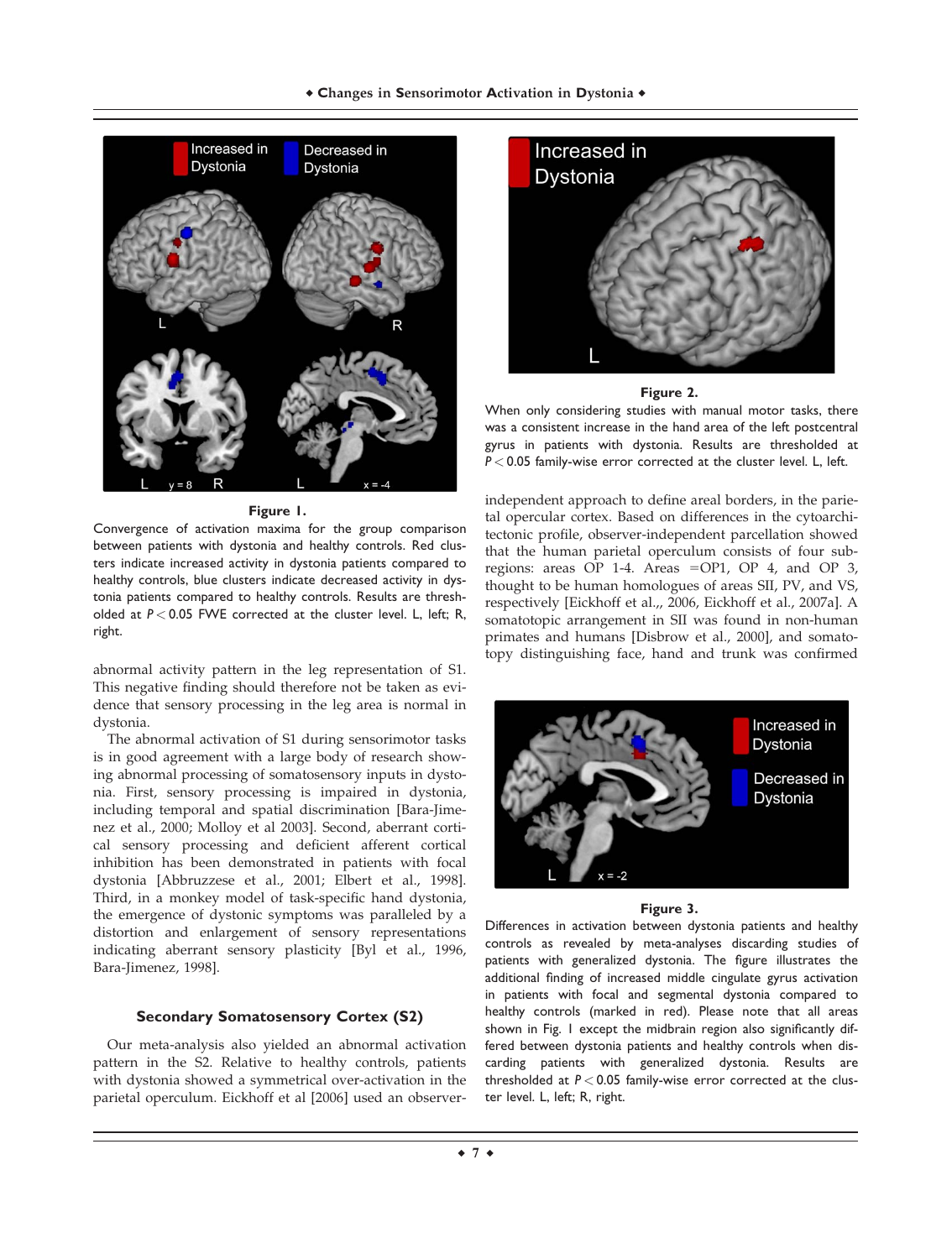[Eickhoff et al., 2008]. The anatomical connectivity pattern suggests that the sub-regions SII (OP 1) and PV (OP 4) are implicated in integrating multimodal information across body parts [Disbrow et al., 2000]. Accordingly, the lateral parietal operculum was found to be activated in healthy subjects when they were touched and when they observed touching [Keysers et al., 2004]. Therefore, we hypothesize that the symmetric increase in the rostral part of the parietal operculum (area OP4) might reflect increased sensitivity to multimodal somatosensory input and deficient multisensory integration.

## **Mesial Premotor Areas**

The meta-analysis detected impaired activation of the SMA in patients with dystonia. The SMA cluster was centered on the vertical commissure anterior (VCA) line  $(y = 0)$ , which marks the transition zone from SMA-proper to pre-SMA. Since the SMA cluster extended into both, the rostral part of SMA-proper and the caudal part of pre-SMA, the ALE meta-analysis indicated deficient sensorimotor activation of both regions. The SMA-proper and pre-SMA are two functionally and structurally distinct areas. Therefore, we discuss the potential significance of the activity decrease in dystonia in these two areas separately.

The SMA-proper is closely interconnected with M1 and the motor part of the basal ganglia, and has direct connections to the spinal cord [Alexander et al., 1986; He et al., 1995; Muakkassa and Strick, 1979]. SMA-proper is activated during a variety of motor tasks, e.g., finger tapping [Boecker et al., 1994], sequential movements [Gerloff et al., 1997] or simple stimulus response paradigms [Kloppel et al., 2007] and is thought to be involved in core aspects of motor control such as motor preparation, -initiation, and -execution. The prominent role of SMA-proper in movement execution is reflected by its rostro-caudal somatotopical organization. The face and hand representations are located more rostrally and ventrally than the foot representations although there is substantial spatial overlap [Cauda et al., 2011; Chainay et al., 2004; Luppino et al., 1991]. Therefore, deficient task-related activation in rostral SMA-proper may be due to the fact that most neuroimaging studies in dystonia used tasks requiring manual or orofacial movements.

In contrast to SMA-proper, the pre-SMA is a prefrontal area subserving more cognitive aspects of motor control [Nachev et al., 2008], such as detecting and inhibiting erroneous responses [Mostofsky and Simmonds, 2008], switching between competing motor programs [Isoda and Hikosaka, 2007] and modulating the speed-accuracy tradeoff [Forstmann et al., 2008]. Our ALE meta-analysis revealed that the alterations in task-related activity also included the pre-SMA. This result shows that abnormal motor control extends beyond alterations in executive sensorimotor functions affecting cognitive aspects of motor control.

A sub-analysis of neuroimaging studies on patients with non-generalized dystonia revealed a cluster with increased activity in the mid-cingulate cortex, corresponding to the caudal cingulate motor zone [Picard and Strick, 2001]. The anterior cingulate zone has projections to premotor, primary motor and parietal areas, brainstem motor nuclei and spinal cord, which has been shown in monkey studies [Morecraft and Van Hoesen, 1992] and human tractography studies [Beckmann et al., 2009]. The caudal cingulate motor zone is an executive motor area, which contributes to context-sensitive control of actions for instance actions in response to pain [Perini et al., 2013]. Of note, an altered activation of the anterior cingulate area has been found in patients with focal musician's dystonia and was ascribed to abnormal error prediction and deficient feed forward control of motor commands [Lee et al., 2013].

## **Middle and Superior Temporal Gyrus**

The meta-analysis revealed increased activation of the right posterior middle temporal gyrus (MTG) and decreased activation of the superior temporal gyrus (STG) in idiopathic dystonia. These regions are associated with language processing, and the studies that revealed these changes were primarily studies of spasmodic dysphonia with a vocalization or whispering task. It was previously described that the right STG was activated during voice processing [Belin et al., 2000], and exhibited stronger responses to a variety of vocally expressed emotions rather than to neutral prosody [Ethofer et al., 2009], with activation related to pitch [Peck et al., 2009]. The STG is reportedly involved in audio-motor integration for vocal production [Hickok et al., 2003] as well as conscious self-monitoring of speech output [Hashimoto and Sakai, 2003; Schulz et al., 2005]. Therefore, it is possible that the abnormal activations in the lateral temporal cortex might be related to abnormal self-monitoring of vocal output in dystonia.

## **Subcortical Structures**

Our meta-analysis revealed decreased activation in the midbrain. Previously it was found that lesions in pontomesencephalic areas may elicit secondary dystonia [Loher and Krauss, 2009] and brain stem pathology has been described in DYT 1 dystonia [McNaught et al., 2004]. It was recently suggested that cervical dystonia is a disorder of a midbrain network for covert attentional orienting involving both the sensory and motor laminae of the superior colliculus [Hutchinson et al., 2014], and the result from the meta-analysis might fit with that theory.

The meta-analysis did not reveal consistent activity changes in the basal ganglia. However, this negative finding does not imply that the basal ganglia are not involved in the pathophysiology underlying dystonia. For instance, the putamen contralateral to the affected hand displayed a distorted somatotopic organization in patients with task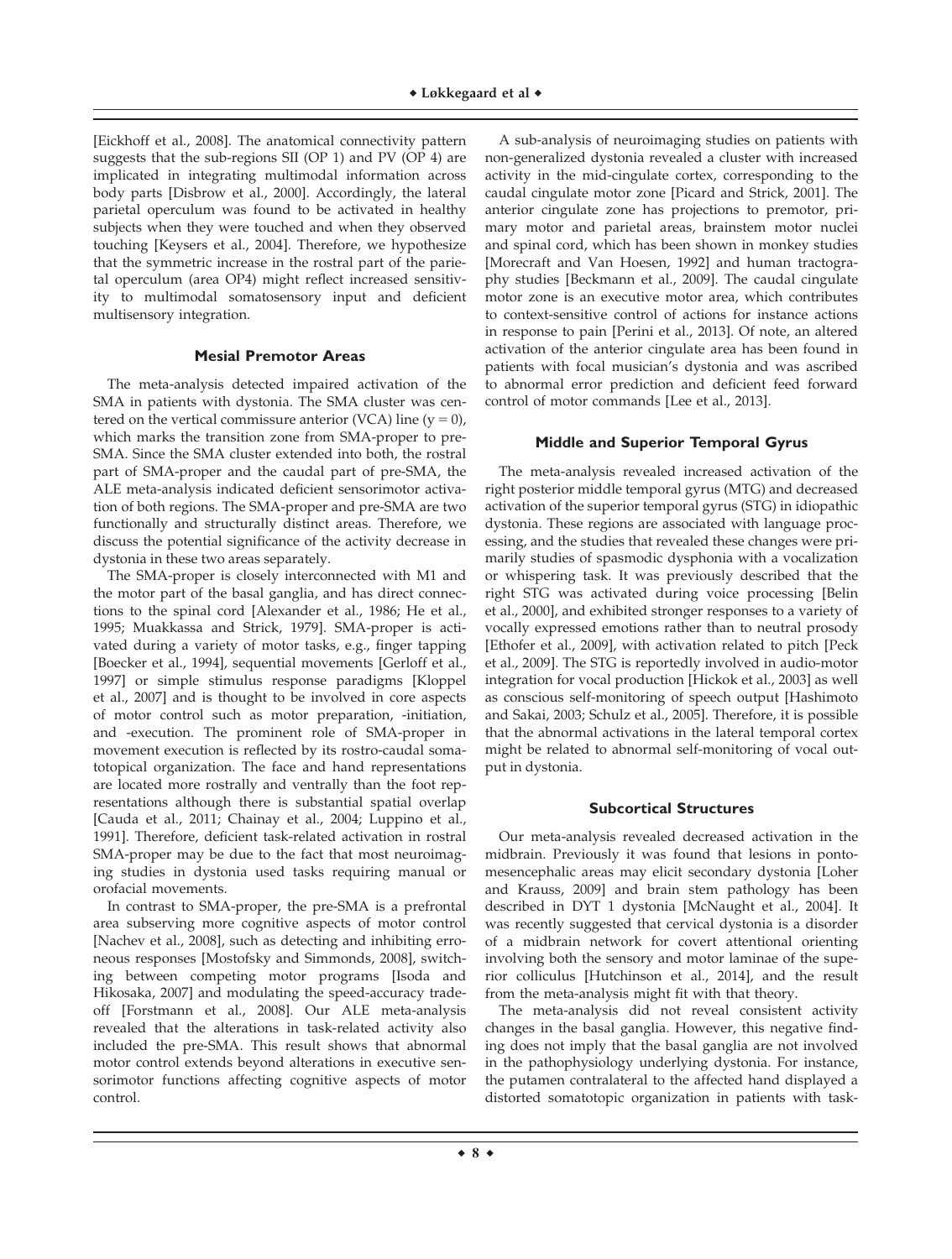specific hand dystonia [Delmaire et al., 2005]. Since an alteration of somatotopy might not translate into a significant change in task-related activation, such abnormalities might not be detected in a meta-analysis, which is based on magnitude differences in task-related activation between dystonic patients and healthy controls. Recent advances in fMRI using higher field strength might allow for a more fine-grained analysis of movement-related activation in the basal ganglia.

A growing body of evidence implicates cerebellar dysfunction in the pathophysiology of primary dystonia [for review, see Prudente et al., 2014]. We found a decreased activation in the left cerebellum and right cerebellar vermis that may corroborate the recent description of dystonia as a network disorder, involving both the corticostriato-pallido-thalamo-cortical and cerebellothalamocortical pathways [Lehericy et al., 2013].

## **LIMITATIONS**

This ALE study comprises a relatively low number of studies. 10 fMRI and 8  $[$ <sup>15</sup>O]H<sub>2</sub>O PET studies. In addition, some of the experiments were conducted in the same patient group and thus do not constitute independent observations. Currently, no procedure exists to formally estimate a sufficient sample size in terms of studies, experiments, and subjects. A more conservative ALE in which only one MA map is generated for each subject group instead of each experiment [Turkeltaub et al., 2012] would significantly reduce power in the ALE analyses, which is already affected by the low number of studies that could be included. Furthermore, this approach would not take into account that different experimental tasks probe activity related to different aspects of sensorimotor control in dystonia.

# **CONCLUSIONS**

Our meta-analytical approach identified several brain regions where patients with idiopathic dystonia displayed a consistent alteration in task-related activity during sensorimotor tasks. Activation changes converged on clusters in somatosensory areas, mesial premotor areas and superior and medial temporal gyrus. These regional changes in sensorimotor activity suggest that various forms of idiopathic dystonias share common abnormalities in sensorimotor integration that are consistently expressed across a range of motor tasks.

# **ACKNOWLEDGMENTS**

The study was supported by a "Grant of Excellence on the Control of Actions" sponsored by Lundbeckfonden (Principal investigator: Hartwig R. Siebner). S.B.E. was supported by the Deutsche Forschungsgemeinschaft, the National Institute of Mental Health and the European Commission (Human Brain Project).

## **REFERENCES**

- Abbruzzese G, Marchese R, Buccolieri A, Gasparetto B, Trompetto C (2001): Abnormalities of sensorimotor integration in focal dystonia: a transcranial magnetic stimulation study. Brain 124: 537–545.
- Albanese A, Bhatia K, Bressman SB, DeLong MR, Fahn S, Fung VSC, Hallett M, Jankovic J, Jinnah HA, Klein C, Lang AE, Mink JW, Teller JK (2013): Phenomenology and classification of dystonia: a consensus update. Mov Disord 28:863–873.
- Alexander GE, DeLong MR, Strick PL (1986): Parallel organization of functionally segregated circuits linking basal ganglia and cortex. Annu Rev Neurosci 9:357–381.
- Ali SO, Thomassen M, Schulz GM, Hosey LA, Varga M, Ludlow CL, Braun AR (2006): Alterations in CNS activity induced by botulinum toxin treatment in spasmodic dysphonia: an H215O PET study. J Speech Lang Hear Res 49:1127–1146.
- Bara-Jimenez W, Catalan MJ, Hallett M, Gerloff C (1998): Abnormal somatosensory homunculus in dystonia of the hand. Ann Neurol 44:828–831.
- Bara-Jimenez W, Shelton P, Sanger TD, Hallett M (2000): Sensory discrimination capabilities in patients with focal hand dystonia. Ann Neurol 47:377–380.
- Beckmann M, Johansen-Berg H, Rushworth MF (2009): Connectivity-based parcellation of human cingulate cortex and its relation to functional specialization. J Neurosci 29:1175–1190.
- Belin P, Zatorre RJ, Lafaille P, Ahad P, Pike B (2000): Voice-selective areas in human auditory cortex. Nature 403:309–312.
- Boecker H, Kleinschmidt A, Requardt M, Hanicke W, Merboldt KD, Frahm J (1994): Functional cooperativity of human cortical motor areas during self-paced simple finger movements. A high-resolution MRI study. Brain 117:1231–1239.
- Bressman SB, de Leon D, Brin MF, Risch N, Burke RE, Greene PE, Shale H, Fahn S (1989): Idiopathic dystonia among Ashkenazi Jews: evidence for autosomal dominant inheritance. Ann Neurol 26:612–620.
- Byl NN, Merzenich MM, Jenkins WM (1996): A primate genesis model of focal dystonia and repetitive strain injury: I. Learning-induced dedifferentiation of the representation of the hand in the primary somatosensory cortex in adult monkeys. Neurology 47:508–520.
- Carbon M, Argyelan M, Habeck C, Ghilardi MF, Fitzpatrick T, Dhawan V, Pourfar M, Bressman SB, Eidelberg D (2010): Increased sensorimotor network activity in DYT1 dystonia: a functional imaging study. Brain 133:690–700.
- Cauda F, Giuliano G, Federico D, Sergio D, Katiuscia S (2011): Discovering the somatotopic organization of the motor areas of the medial wall using low-frequency BOLD fluctuations. Hum Brain Mapp 32:1566–1579.
- Ceballos-Baumann AO, Passingham RE, Warner T, Playford ED, Marsden CD, Brooks DJ (1995): Overactive prefrontal and underactive motor cortical areas in idiopathic dystonia. Ann Neurol 37:363–372.
- Ceballos-Baumann AO, Sheean G, Passingham RE, Marsden CD, Brooks DJ (1997): Botulinum toxin does not reverse the cortical dysfunction associated with writer's cramp. A PET study. Brain 120: 571–582.
- Chainay H, Krainik A, Tanguy ML, Gerardin E, Le BD, Lehericy S (2004): Foot, face and hand representation in the human supplementary motor area. Neuroreport 15:765–769.
- de Vries PM, Johnson KA, de Jong BM, Gieteling EW, Bohning DE, George MS, Leenders KL (2008): Changed patterns of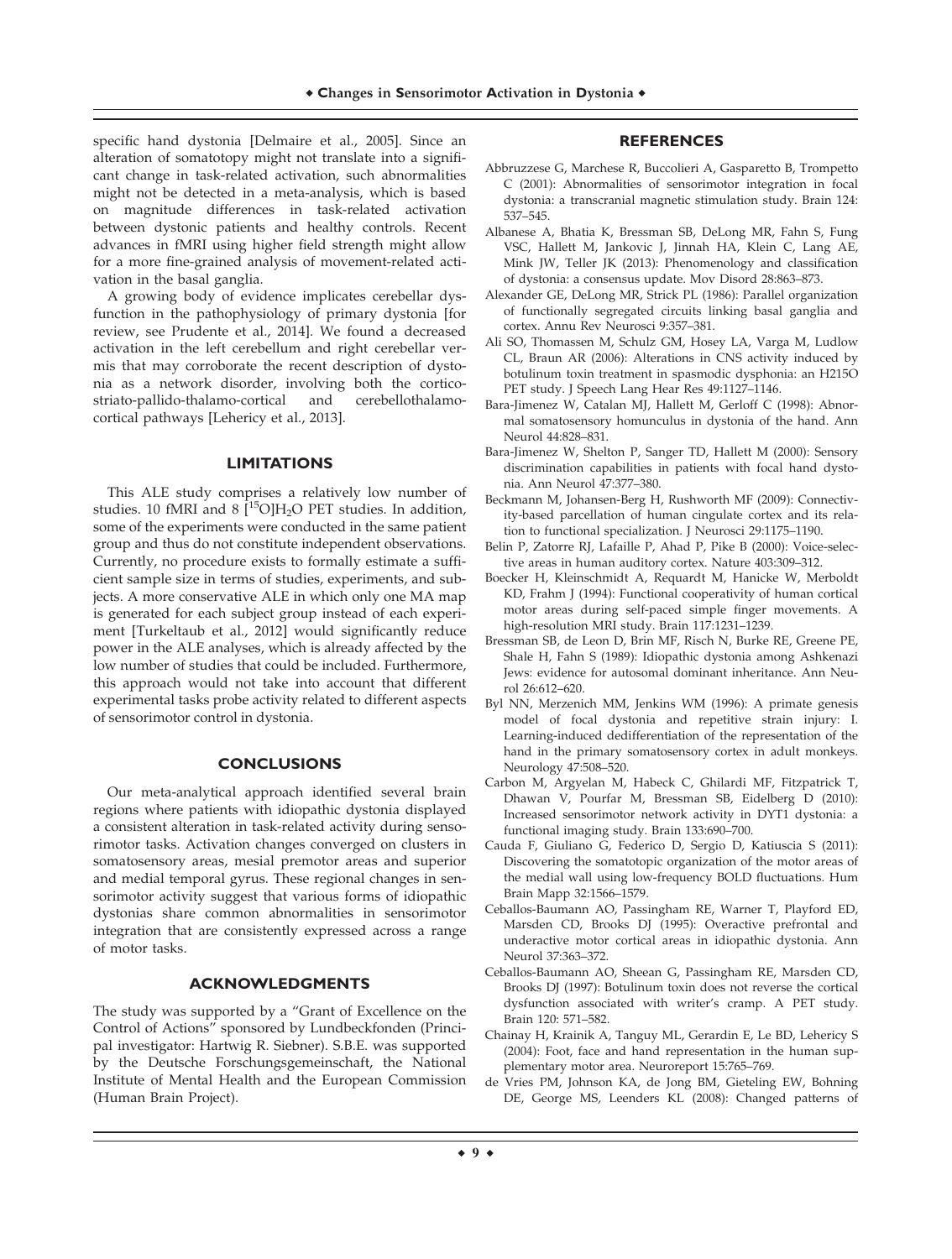cerebral activation related to clinically normal hand movement in cervical dystonia. Clin Neurol Neurosurg 110:120-128.

- Defazio G, Berardelli A, Hallett M (2007): Do primary adult-onset focal dystonias share aetiological factors? Brain 130:1183–1193.
- Delmaire C, Krainik A, Tezenas du MS, Gerardin E, Meunier S, Mangin JF, Sangla S, Garnero L, Vidailhet M, Lehéricy S (2005): Disorganized somatotopy in the putamen of patients with focal hand dystonia. Neurology 64:1391–1396.
- Disbrow E, Roberts T, Krubitzer L (2000): Somatotopic organization of cortical fields in the lateral sulcus of Homo sapiens: evidence for SII and PV. J Comp Neurol 418:1–21.
- Dresel C, Haslinger B, Castrop F, Wohlschlaeger AM, Ceballos-Baumann AO (2006): Silent event-related fMRI reveals deficient motor and enhanced somatosensory activation in orofacial dystonia. Brain 129:36–46.
- Eickhoff SB, Schleicher A, Zilles K, Amunts K (2006): The human parietal operculum. I. Cytoarchitectonic mapping of subdivisions. Cereb Cortex 16:254–267.
- Eickhoff SB, Grefkes C, Zilles K, Fink GR (2007a): The somatotopic organization of cytoarchitectonic areas on the human parietal operculum. Cereb Cortex 17:1800–1811.
- Eickhoff SB, Paus T, Caspers S, Grosbras MH, Evans AC, Zilles K, Amunts K (2007b): Assignment of functional activations to probabilistic cytoarchitectonic areas revisited. Neuroimage 36:511–521.
- Eickhoff SB, Grefkes C, Fink GR, Zilles K (2008): Functional lateralization of face, hand, and trunk representation in anatomically defined human somatosensory areas. Cereb Cortex 18: 2820–2830.
- Eickhoff SB, Laird AR, Grefkes C, Wang LE, Zilles K, Fox PT (2009): Coordinate-based activation likelihood estimation metaanalysis of neuroimaging data: a random-effects approach based on empirical estimates of spatial uncertainty. Hum Brain Mapp 30:2907–2926.
- Eickhoff SB, Bzdok D, Laird AR, Kurth F, Fox PT (2012): Activation likelihood estimation meta-analysis revisited. Neuroimage 59:2349–2361.
- Elbert T, Candia V, Altenmuller E, Rau H, Sterr A, Rockstroh B, Pantev C, Taub E (1998): Alteration of digital representations in somatosensory cortex in focal hand dystonia. Neuroreport 9: 3571–3575.
- Ethofer T, Kreifelts B, Wiethoff S, Wolf J, Grodd W, Vuilleumier P, Wildgruber D (2009): Differential influences of emotion, task, and novelty on brain regions underlying the processing of speech melody. J Cogn Neurosci 21:1255–1268.
- Forstmann BU, Dutilh G, Brown S, Neumann J, von Cramon DY, Ridderinkhof KR, Wagenmakers EJ (2008): Striatum and pre-SMA facilitate decision-making under time pressure. Proc Natl Acad Sci U S A 105:17538–17542.
- Gerloff C, Corwell B, Chen R, Hallett M, Cohen LG (1997): Stimulation over the human supplementary motor area interferes with the organization of future elements in complex motor sequences. Brain 120:1587–1602.
- Hashimoto Y, Sakai KL (2003): Brain activations during conscious self-monitoring of speech production with delayed auditory feedback: an fMRI study. Hum Brain Mapp 20:22–28.
- Havrankova P, Walker ND, Operto G, Sieger T, Vymazal J, Jech R (2012): Cortical pattern of complex but not simple movements is affected in writer's cramp: a parametric event-related fMRI study. Clin Neurophysiol 123:755–763.
- He SQ, Dum RP, Strick PL (1995): Topographic organization of corticospinal projections from the frontal lobe: motor areas on the medial surface of the hemisphere. J Neurosci 15:3284–3306.
- Hickok G, Buchsbaum B, Humphries C, Muftuler T (2003): Auditory-motor interaction revealed by fMRI: speech, music, and working memory in area Spt. J Cogn Neurosci 15:673–682.
- Hutchinson M, Isa T, Molloy A, Kimmich O, Williams L, Molloy F, Moore H, Healy DG, Lynch T, Walsh C, Butler J, Reilly RB, Walsh R, O'Riordan S (2014): Cervical dystonia: a disorder of the midbrain network for covert attentional orienting. Front Neurol 5:54
- Ibanez V, Sadato N, Karp B, Deiber MP, Hallett M (1999): Deficient activation of the motor cortical network in patients with writer's cramp. Neurology 53:96–105.
- Isoda M, Hikosaka O (2007): Switching from automatic to controlled action by monkey medial frontal cortex. Nat Neurosci 10:240–248.
- Kadota H, Nakajima Y, Miyazaki M, Sekiguchi H, Kohno Y, Amako M, Arino H, Nemoto K, Sakai N (2010): An fMRI study of musicians with focal dystonia during tapping tasks. J Neurol 257:1092–1098.
- Keysers C, Wicker B, Gazzola V, Anton JL, Fogassi L, Gallese V (2004): A touching sight: SII/PV activation during the observation and experience of touch. Neuron 42:335–346.
- Kloppel S, van ET, Glauche V, Vongerichten A, Münchau A, Frackowiak RS, Büchel C, Weiller C, Siebner HR (2007): The effect of handedness on cortical motor activation during simple bilateral movements. Neuroimage 34:274–280.
- Lee A, Furuya S, Karst M, Altenmüller E (2013): Alteration in forward model prediction of sensory outcome of motor action in focal hand dystonia. Front Hum Neurosci 7:172
- Lehericy S, Tijssen MA, Vidailhet M, Kaji R, Meunier S (2013): The anatomical basis of dystonia: current view using neuroimaging. Mov Disord 28:944–957.
- Lerner A, Shill H, Hanakawa T, Bushara K, Goldfine A, Hallett M (2004): Regional cerebral blood flow correlates of the severity of writer's cramp symptoms. Neuroimage 21:904–913.
- Loher TJ, Krauss JK (2009): Dystonia associated with pontomesencephalic lesions. Mov Disord 24:157–167.
- Luppino G, Matelli M, Camarda RM, Gallese V, Rizzolatti G (1991): Multiple representations of body movements in mesial area 6 and the adjacent cingulate cortex: an intracortical microstimulation study in the macaque monkey. J Comp Neurol 311:463–482.
- McNaught KS, Kapustin A, Jackson T, Jengelley TA, Jnobaptiste R, Shashidharan P, Perl DP, Pasik P, Olanow CW (2004): Brainstem pathology in DYT1 primary torsion dystonia. Ann Neurol 56:540–547.
- Molloy FM, Carr TD, Zeuner KE, Dambrosia JM, Hallett M (2003): Abnormalities of spatial discrimination in focal and generalized dystonia. Brain 126:2175–2182.
- Morecraft RJ, Van Hoesen GW (1992): Cingulate input to the primary and supplementary motor cortices in the rhesus monkey: evidence for somatotopy in areas 24c and 23c. J Comp Neurol 322:471–489.
- Mostofsky SH, Simmonds DJ (2008): Response inhibition and response selection: two sides of the same coin. J Cogn Neurosci 20:751–761.
- Muakkassa KF, Strick PL (1979): Frontal lobe inputs to primate motor cortex: evidence for four somatotopically organized 'premotor' areas. Brain Res 177:176–182.
- Nachev P, Kennard C, Husain M (2008): Functional role of the supplementary and pre-supplementary motor areas. Nat Rev Neurosci 9:856–869.
- Neychev VK, Gross RE, Lehericy S, Hess EJ, Jinnah HA (2011): The functional neuroanatomy of dystonia. Neurobiol Dis 42:185–201.